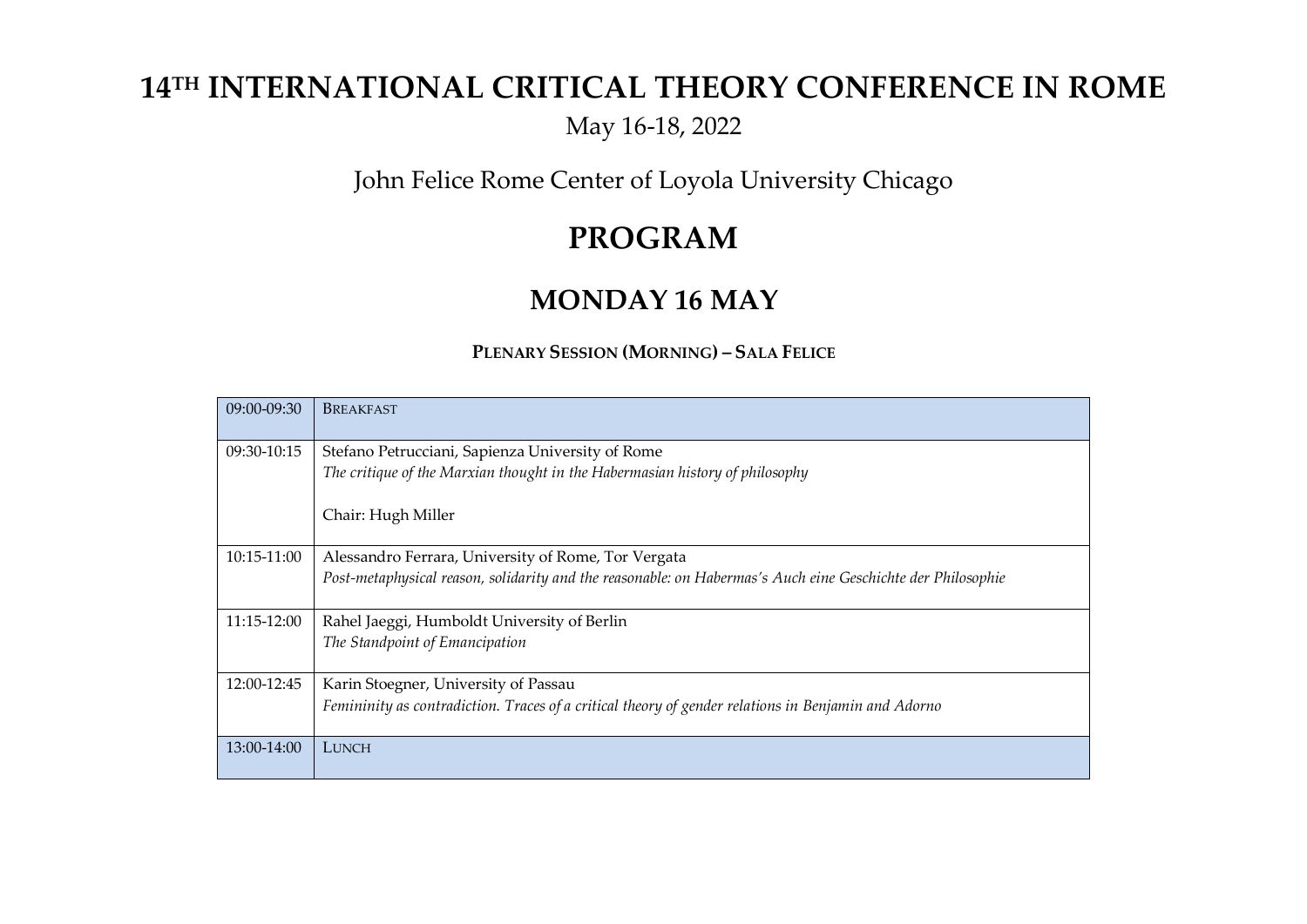## **MONDAY 16 MAY PARALLEL SESSIONS (AFTERNOON)**

| Chairs | <b>Sala Felice</b><br>Karin Stoegner          | Chapel<br>Inara Marin                                   | <b>Sala Teatro</b><br>Graeme Gilloch                      | Room 5<br>Kathy Kiloh                                                      | <b>Room 117</b><br><b>Ulrich Mathias Gerr</b>           | Room 3<br>Maximilian Huschke                              |
|--------|-----------------------------------------------|---------------------------------------------------------|-----------------------------------------------------------|----------------------------------------------------------------------------|---------------------------------------------------------|-----------------------------------------------------------|
| 14:30  | Christine Achinger, University                | Inara L. Marin,                                         | Doh-Yeon Kim, Seoul National                              | Marie-Josée Lavallée, University of                                        | Christian Lotz, Michigan State                          | Dianne Rothleder, Loyola                                  |
|        | of Warwick                                    | Unicamp/Cebrap                                          | University                                                | Montréal                                                                   | University                                              | University Chicago                                        |
| 15:00  | Constructions of Gender, Nation               | The critique on Freud's couch                           | The Cinematic City: Siegfried                             | Thinking Coloniality with Marcuse                                          | On Beer Steins, Jugs, and Pitchers.                     | Throw Everything at the Wall and                          |
|        | and Jewishness as constellation -             | more on Klein's one                                     | Kracauer and the Experience of                            |                                                                            | The Phenomenological Impulse in                         | See What Sticks, or, Stochastic                           |
|        | Intersectionality and Critical<br>Theory      |                                                         | Media-Space                                               |                                                                            | Critical Theory                                         | Violence and Benjamin                                     |
| 15:00  | Alexandra Colligs, University of              | Ingrid Cyfer,                                           | Graeme Gilloch, Lancaster                                 | Alhelí de María Alvarado-Díaz,                                             | Silvia Pierosara, University of                         | Inyoung Jang, Seoul National                              |
| 15:30  | Passau                                        | Unifesp/Cebrap                                          | University                                                | New York University                                                        | Macerata                                                | University                                                |
|        | Identity - Two Forms of Critique.             | Undoing recognition? moving                             | 'Music Recaptured': Reflections on                        | From Reality to the Impossible:                                            | Approaching Nostalgia through                           | The City of Media Spectacle:                              |
|        | Queer-Feminism and Critical                   | beyond negative and positive                            | Yesterday                                                 | Dissecting the Power of Radical                                            | Critical Theory                                         | Walter Benjamin and Commodity                             |
|        | Theory                                        | accounts of intersubjectivity                           |                                                           | Politics with Marcuse and Castoriadis                                      |                                                         | Spaces in Seoul                                           |
| 15:30  | Sarah Speck, Goethe University                | Raphael Neves, Unifesp                                  | Mike Sockol, Duke University                              | Dror Yinon, Bar-Ilan University                                            | Ulrich Mathias Gerr,                                    | Minseok Kim, KU Leuven                                    |
| 16:00  | Frankfurt<br>The Dialectics of Emancipation - | Religion and Authoritarianism<br>within Critical Theory | Communication Breakdown:<br>Diremption Aesthetics and the | Writing the Blank Pages of History -<br>Marcuse's Early and Later Hedonism | University of Oldenburg<br>'One can no longer dwell any | Walter Benjamin's<br>Phenomenological Theory of Ideas     |
|        | Transformation and Stability of               |                                                         | Documentary in Behemoth (2015)                            |                                                                            | longer': The dual character of                          |                                                           |
|        | Gendered Relations of                         |                                                         |                                                           |                                                                            | nostalgia in Adorno & Benjamin                          |                                                           |
|        | Reproduction                                  |                                                         |                                                           |                                                                            |                                                         |                                                           |
| 16:00  |                                               |                                                         |                                                           |                                                                            |                                                         |                                                           |
| 16:30  |                                               |                                                         |                                                           |                                                                            |                                                         |                                                           |
| 16:30  | Ilka Quindeau, University of                  | Bruno Carvalho, USP                                     | Bahar Tahsily, Loyola University                          | Surti Singh, American University                                           | Tamara Caraus, University of                            | Gašper Pirc, Science and                                  |
| 17:00  | Applied Sciences Frankfurt                    | Why is Adorno so pessimistic?                           | Chicago                                                   | in Cairo                                                                   | Lisbon                                                  | Research Centre Koper / AMEU-                             |
|        | Sexuality and Gender - Why Bodies             |                                                         | Fight Against the Uber Immortal.                          | That Obscure Object of Desire:                                             | The Frankfurt School and the                            | <b>ISH Slovenia</b>                                       |
|        | Matter                                        |                                                         | Culture Industry and Orientalism<br>in 300                | Adorno through Freud                                                       | Prospects of a Global Critical<br>Theory                | Administering Justice: Law and<br>Violence after Benjamin |
|        | Mary Caputi, California State                 | Taisa Palhares, Unicamp                                 | Stefanie Baumann, New                                     | Kathy Kiloh, OCAD University,                                              | Lucien Ferguson, Northwestern                           | Chrys Papaioannou,                                        |
| 17:00  | University, Long Beach                        | Is it still possible to talk about                      | University of Lisbon/IFILNOVA                             | Toronto                                                                    | University                                              | Independent Scholar                                       |
| 17:30  | Marcuse's 'Feminine Principle' and            | experience?                                             | Mediating the real                                        | Narcissism in Herbert Marcuse and                                          | Rights, Law, and Abolition:                             | Measuring Timeliness, Measuring                           |
|        | Non-Binary Subversions                        |                                                         |                                                           | Julia Kristeva                                                             | Contesting the Critique of Rights                       | Distance: Walter Benjamin,                                |
|        |                                               |                                                         |                                                           |                                                                            | Discourse                                               | Temporality, Historical Difference                        |
| 17:30  | Sarah Stein Lubrano, University               | Fernando Del Lama, USP                                  | Moreno Rocchi, Loyola                                     | Caroline Nielsen, Independent                                              | Maor Levitin, York University                           | Nathan Ross, Adelphi                                      |
| 18:00  | of Oxford                                     | Aragon's Paris Peasant                                  | University Chicago                                        | researcher; Christophe Premat,                                             | The Frankfurt School and the                            | University                                                |
|        | Cognitive Dissonance and False                | presence on Benjamin's The                              | TV Series, Time and Ideology                              | Stockholm University                                                       | Question of Ethical Leadership                          | Geist, Leib and Körper: The                               |
|        | Consciousness in the 21st Century             | Arcades Project                                         |                                                           | Beyond the Performance Principle:<br>Marcuse and the modern work ethic     |                                                         | Dialectical Roots of Benjamin's                           |
|        |                                               |                                                         |                                                           |                                                                            |                                                         | Anthropological Materialism                               |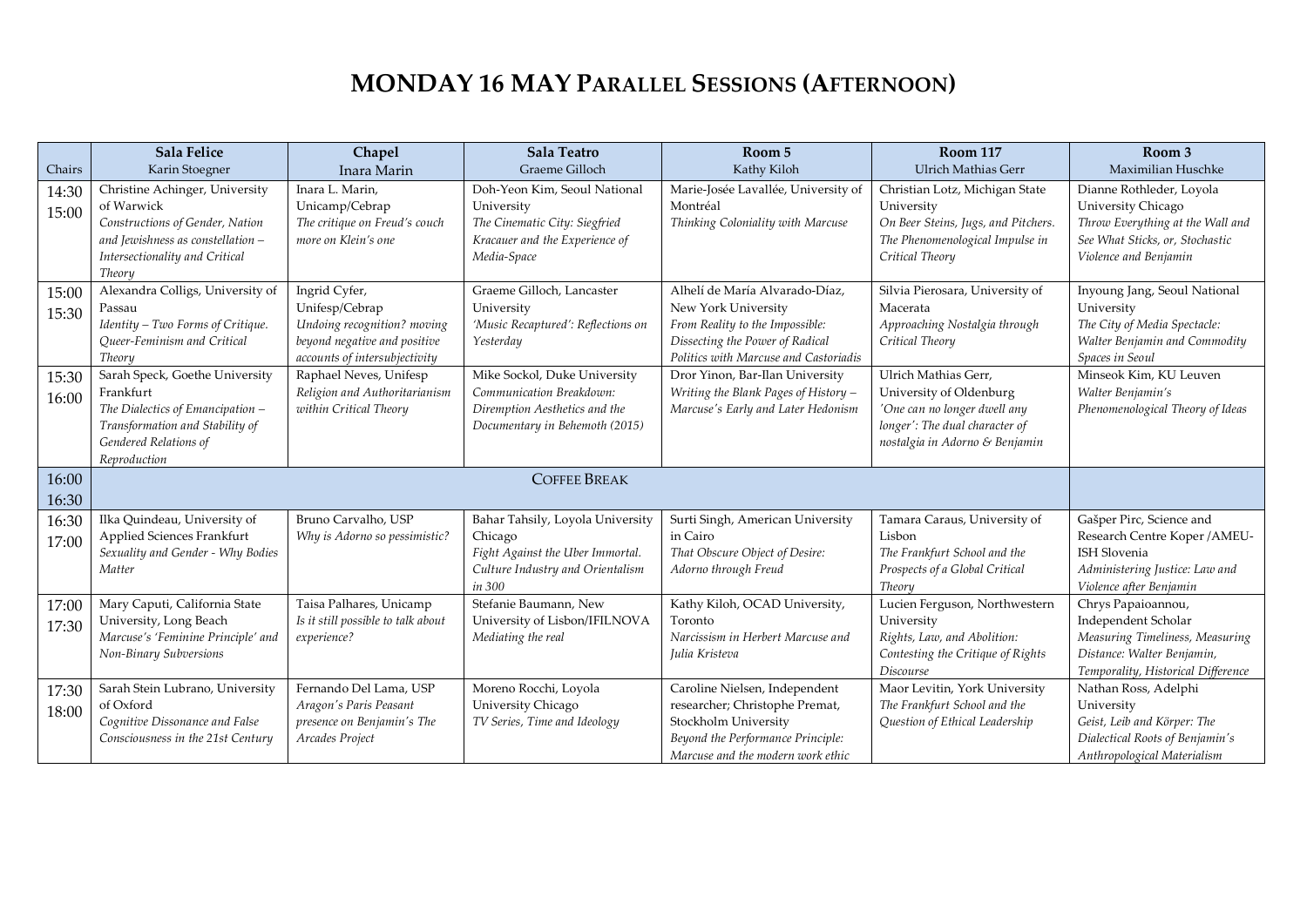## **TUESDAY 17 MAY**

#### **PLENARY SESSION (MORNING) – SALA FELICE**

| 09:00-09:30 | <b>BREAKFAST</b>                                                                     |
|-------------|--------------------------------------------------------------------------------------|
| 09:30-10:15 | Idit Dobbs-Weinstein, Vanderbilt University                                          |
|             | Can we Still Affirm with Adorno the Utopian Moment in Thinking Against Utopia?       |
|             | Chair: Hugh Miller                                                                   |
| 10:15-11:00 | Andrew Feenberg, Simon Fraser University                                             |
|             | Marcuse's Critique of Science and Technology                                         |
| 11:15-12:00 | Hille Haker, Loyola University Chicago                                               |
|             | "Take your Hand off the Rail" – Agnes Heller's Moral Philosophy and Critical Theory  |
| 12:00-12:45 | David Ingram, Loyola University Chicago                                              |
|             | Critical Theory and Structural Transformations in Twenty-First Century Left Politics |
| 13:00-14:00 | LUNCH                                                                                |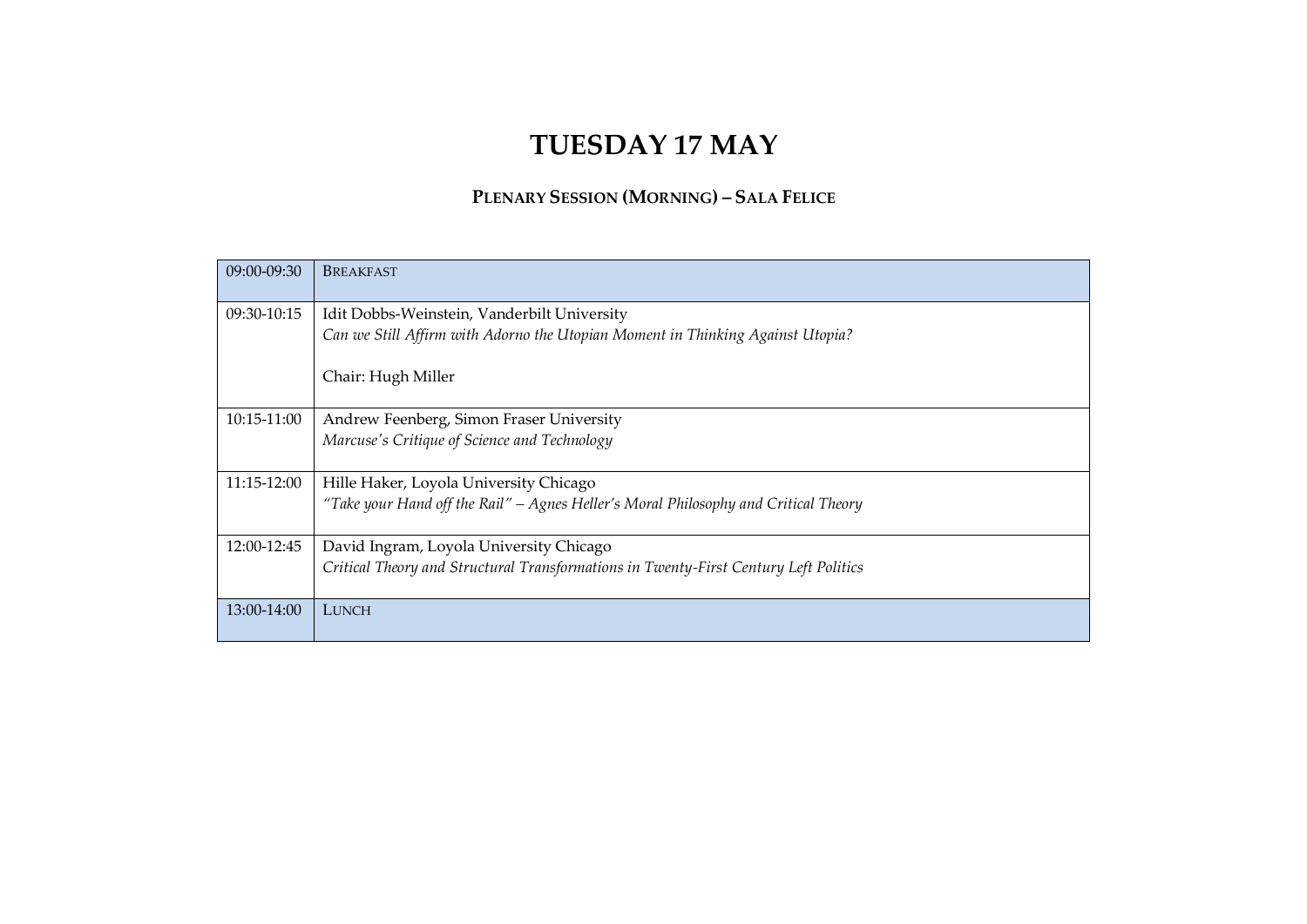## **TUESDAY 17 MAY PARALLEL SESSIONS (AFTERNOON)**

| Chairs | Sala Felice<br>Philip Farah                              | Chapel<br>Inara Marin                                        | <b>Sala Teatro</b><br>Iain Macdonald                                | Room 5<br>Stefano Marino                    | <b>Room 117</b><br>James Murphy                       | Room 3<br>Samuel Piccolo                                           |
|--------|----------------------------------------------------------|--------------------------------------------------------------|---------------------------------------------------------------------|---------------------------------------------|-------------------------------------------------------|--------------------------------------------------------------------|
| 14:30  | John Abromeit, SUNY Buffalo                              | Olavo Ximenes, Unicamp                                       | Dominic Roulx, Université de                                        | Stefano Marino, University of               | Nick Smaligo, Southern Illinois                       | Sonia Arribas, Universitat                                         |
| 15:00  | From Critical Theory to Right-                           | A Reconstruction of Two Critical                             | Montréal                                                            | Bologna                                     | University                                            | Pompeu Fabra                                                       |
|        | Wing Populism: The Trajectory of                         | Models in Karl Marx's works                                  | Is There a Concept of 'First Nature'                                | The Experience of Aura and/as               | Freedom(s) and History: Graeber                       | A bright World: Eduard Mörike                                      |
|        | the Journal Telos, 1970 to 1995                          |                                                              | in Adorno? Contemporary Debates                                     | Beauty and Falling in Love                  | and Wengrow's 'new science of                         | and Critical Theory                                                |
|        |                                                          |                                                              |                                                                     |                                             | history' in dialogue with Walter                      |                                                                    |
|        |                                                          |                                                              |                                                                     |                                             | Benjamin                                              |                                                                    |
| 15:00  | Lars Rensmann, University of                             | Lutti Mira, USP                                              | Delphine Michaud, Université                                        | Rolando Vitali, University of               | Phil Brewer, John A. Logan                            | Sabrina Muchová, Charles                                           |
| 15:30  | Passau                                                   | Post-capitalism or late capitalism?                          | de Montréal                                                         | Bologna                                     | College                                               | <b>University Prague</b>                                           |
|        | Bad Wine in New Bottles: Re-                             | Two aspects of Adorno's relation to                          | Attentiveness to Others within                                      | The "Auratization" of Commodities           | Law-Making Violence: On                               | Representation of a Better Life:                                   |
|        | Reading Adorno's "Aspects of                             | Marx                                                         | Damaged Life: Adorno and the                                        | and the "De-auratization" of                | Benjamin and the Birmingham                           | Adorno's Aesthetic Synthesis                                       |
|        | Right-Wing Radicalism" in View                           |                                                              | Artworks: The Symptomatology of<br>Ethics of Care                   |                                             | Riot of 1963                                          |                                                                    |
|        | of the New Authoritarians                                |                                                              |                                                                     | Consumption as a Critical Tool for          |                                                       |                                                                    |
|        |                                                          |                                                              |                                                                     | Investigation                               |                                                       |                                                                    |
| 15:30  | Johanna Oksala, Loyola<br>University Chicago             | Simone Bernardete Fernandes,<br><b>USP</b>                   | Gabriel Toupin, Université de<br>Montréal                           | Elena Romagnoli, University of<br>Bologna   | Maja Iscariot, Independent<br>Scholar                 | Marcus Döller, University of<br>Erfurt                             |
| 16:00  | The Subjects of Capitalism: From                         |                                                              |                                                                     | The Pastness of Art in the Modern           | Wholeness and Flight: The Angel                       |                                                                    |
|        | Marx to Foucault                                         | A study on Nietzsche's reception<br>by Max Horkheimer: three | Somewhat Damaged: Halbbildung,<br>Suffering, and Neurosis in Adorno | age: Polyvalence and/or                     | of History, Spinoza, and the George                   | Non-identity as produced silence -<br>Adorno with Hall and Baldwin |
|        |                                                          | interconnected motifs and its                                |                                                                     | Inexpressibility of Meaning                 | Floyd Rebellion                                       |                                                                    |
|        |                                                          | relation to Psychoanalysis                                   |                                                                     |                                             |                                                       |                                                                    |
| 16:00  |                                                          |                                                              |                                                                     |                                             |                                                       |                                                                    |
| 16:30  |                                                          |                                                              | <b>COFFEE BREAK</b>                                                 |                                             |                                                       |                                                                    |
| 16:30  | Eric Oberle, Arizona State                               | Renata Guerra, USP                                           | Christophe Gagnon-Richard,                                          | Marius Christian Bomholt,                   | Jess Lipka, University of                             | Karen Asp, York University,                                        |
| 17:00  | University                                               | Adorno and the logic of essence                              | Université de Montréal                                              | Universidad Complutense,                    | Chicago                                               | Toronto                                                            |
|        | World 3 and Objective Spirit:                            |                                                              | Contradiction, Commodity, and                                       | Madrid                                      | Heretical History: Reading                            | Ideology, the Anthropocene, and                                    |
|        | Adorno, Popper, and Historical                           |                                                              | Real Abstraction in Karl Marx's                                     | Reflections on Ugliness in Adorno           | Negative Universal History in                         | Adorno's Theory of Society                                         |
|        | Subjectivity                                             |                                                              | Grundrisse                                                          | and Zizek                                   | Scholem                                               |                                                                    |
| 17:00  | Andrew Cutrofello, Loyola                                | Bruno Klein Serrano, USP                                     | William Ross, Université de                                         | Tom Huhn, School of Visual Art,             | Nicholas Bergen, Georgia State                        | Stella Gaon, Saint Mary's                                          |
| 17:30  | University Chicago                                       | Can Critical Theory criticize                                | Montréal                                                            | <b>NY</b>                                   | University                                            | University                                                         |
|        | Should Critical Theorists Be                             | capitalist society? On the problem                           | Society and the Task of Dialectical                                 | Adorno and Suffering Art                    | An-archē and Divine Violence:                         | Adorno, Laplanche, and the Drives:                                 |
|        | Dialetheists?                                            | of money and social form                                     | Presentation                                                        |                                             | Post-Heideggerian approaches to                       | Toward a Critical Theory of the                                    |
|        |                                                          |                                                              |                                                                     |                                             | the Critique of Violence<br>Karsten Schubert, Albert- | Subject<br>Justin Neville Kaushall,                                |
| 17:30  | Angela Taraborrelli, Cagliari<br><b>State University</b> | Jéssica Omena Valmorbida,<br>USP/Cebrap                      | Simon Pistor, University of St.<br>Gallen, Switzerland              | Jessica X. Daboin, Université<br>Paris VIII | Ludwigs-University of Freiburg                        | Independent Scholar                                                |
| 18:00  | Displaced people's agency?                               | For a feminist conception of self                            | Varieties of cosmopolitanism:                                       | The critical and emancipatory               | 'Political Correctness': Repressive                   | The Melancholic Gaze: Adorno's                                     |
|        | Arendt and the right to fight for                        | and agency: Seyla Benhabib and the                           | cultural, constitutional, (radical)                                 | potential of the experience of natural      | Slave Morality or Emancipatory                        | Concept of Interpretation as                                       |
|        | your rights                                              | narrative structure of identity                              | democratic - and social?                                            | beauty in Adorno's aesthetics               | Critique of Privileges?                               | Dialectical Negation and Critical                                  |
|        |                                                          |                                                              |                                                                     |                                             |                                                       | Speculation                                                        |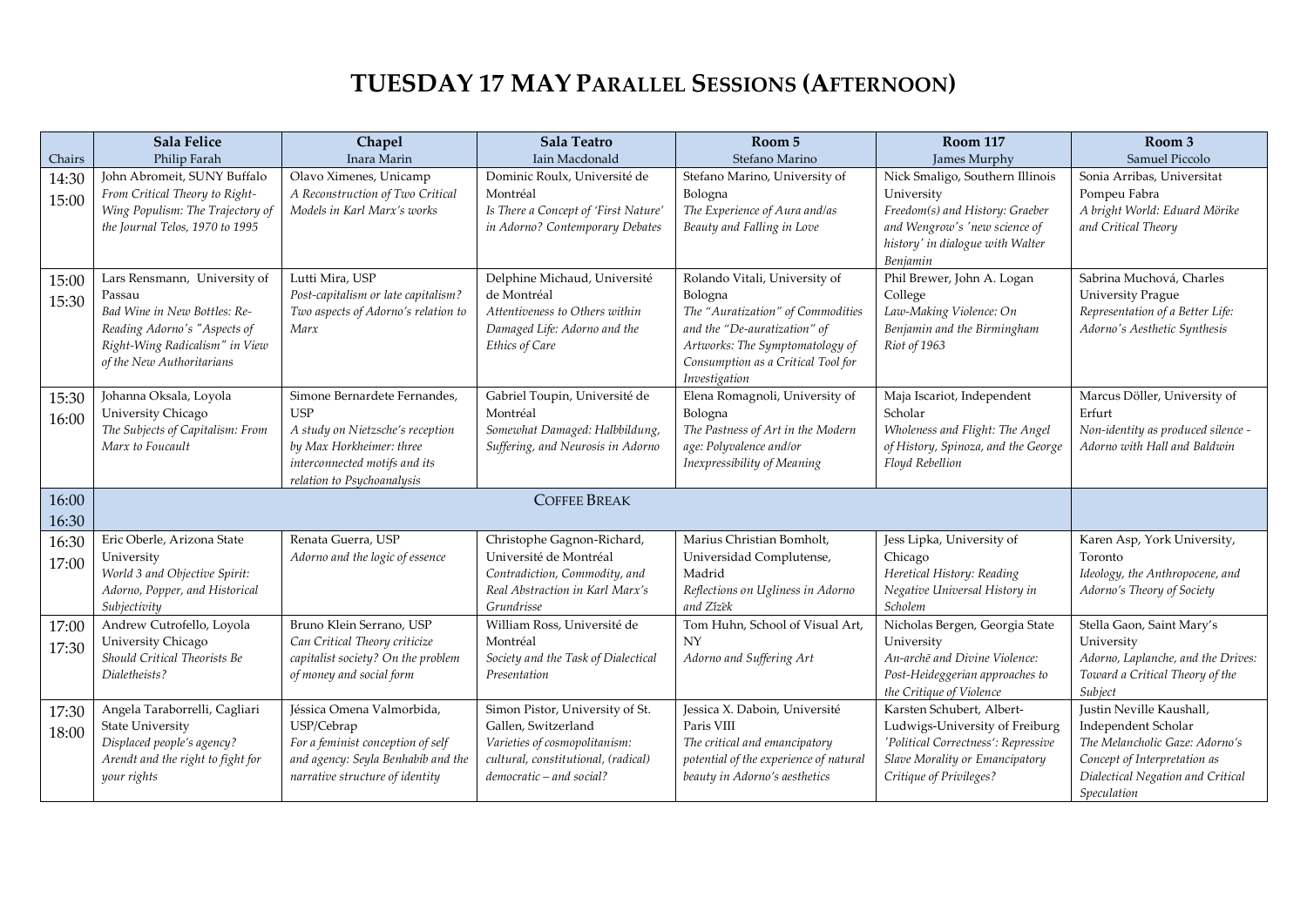## **WEDNESDAY 18 MAY PARALLEL SESSIONS (MORNING)**

|        | 9:00 - 9:30 BREAKFAST                                |                                                 |                                            |                                                                     |                                                |                                            |                               |
|--------|------------------------------------------------------|-------------------------------------------------|--------------------------------------------|---------------------------------------------------------------------|------------------------------------------------|--------------------------------------------|-------------------------------|
|        | Sala Felice                                          | Chapel                                          | <b>Sala Teatro</b>                         | Room 5                                                              | <b>Room 117</b>                                | Room 3                                     | Room 4                        |
| Chairs | Jan-Philipp Kruse                                    | Verena Erlenbusch                               | Dave Mesing                                | James Murphy                                                        | Italo Alves                                    | Chris Manno                                | Philip Farah                  |
| 9:30   | Giorgio Fazio, Sapienza                              | Marco Solinas, Scuola                           | Daniel Cunningham,                         | Kevin Suemnicht, University of                                      | Peter Verovšek, University                     | Chris Manno, Stony                         | Gabriel Petrechen             |
| 10:00  | University of Rome                                   | Superiore Sant'Anna,                            | Villanova University                       | Illinois-Chicago                                                    | of Sheffield                                   | <b>Brook University</b>                    | Kugnharski, University of     |
|        | Crisis of neoliberal capitalism                      | Pisa Populism as                                | The Early Frankfurt                        | An Exilic Dialectic? Adorno and                                     | A Meeting of Public                            | Nature and its τέλος: On                   | São Paulo                     |
|        | and populisms. How to                                | Regression. On the                              | School Critique of                         | Benjamin on Autonomy                                                | Intellectuals: Adorno,                         | Horkheimer and Marcuse's                   | The place of individual       |
|        | conceptualize their relation?                        | Actuality of Franz                              | Positive Utopias: A Late                   |                                                                     | Habermas and the Institute                     | Critique of Instrumental                   | psychology in Adorno's        |
|        |                                                      | Neumann's Political                             | Capitalist Assessment                      |                                                                     | for Social Research                            | Reason                                     | critique of objective         |
|        |                                                      | Psychoanalysis                                  |                                            |                                                                     |                                                |                                            | antagonism                    |
| 10:00  | Jan-Philipp Kruse, Technical                         | Stefano Papa, University                        | Eli B. Lichtenstein,                       | Sonali Gupta, Independent                                           | Christine B. McVay,                            | Simon Gansinger,                           | Onur Doğanay, Humboldt        |
| 10:30  | University of Dresden                                | of Vienna                                       | Northwestern                               | Scholar                                                             | Independent Scholar                            | University of Warwick                      | University of Berlin          |
|        | What are Semantic Crises?                            | Behemoth. Terror as                             | University                                 | Technique and the Corruption of                                     | Toward a Socio-Spatial                         | In praise of unwieldy norms:               | Adorno on Internal Nature: A  |
|        |                                                      | Commodification and<br>Arendt's Distinction     | Benjamin and the<br>Counter-History of     | History: Towards a Critical Theory<br>of Biotechnology after/during | Dialectic: Critical Theory<br>and Housing in   | The legal theory of Max<br>Horkheimer      | Psychoanalytic Attempt        |
|        |                                                      | Power/Violence                                  |                                            | COVID-19                                                            | Neoliberalism's City                           |                                            |                               |
|        | Amira Moeding, University                            | David Seymour, City,                            | Sovereignty<br>Dave Mesing, Villanova      | Sean Guerrière, Independent                                         | Rafael Palazi,                                 | Raffaele Carbone,                          | Stefan Bird-Pollan,           |
| 10:30  | of Cambridge                                         | University of London                            | University                                 | Scholar                                                             | Unicamp/CEBRAP                                 | Federico II University of                  | University of Kentucky        |
| 11:00  | Crises of 'science' - a short                        | Covid, Commodification                          | 'A Knot in Historical                      | Enlightenment about                                                 | Two notions of power in                        | <b>Naples</b>                              | Adorno, Kant and Freud        |
|        | history of the rise of 'Big Data'                    | and Conspiracy                                  | Time': Notes on the                        | Enlightenment, Enlightenment                                        | Habermas's work                                | Forms of Life in Max                       |                               |
|        | in the tech-industry                                 |                                                 | Category-Concept                           | about Exception: Towards a Critique                                 |                                                | Horkheimer                                 |                               |
|        |                                                      |                                                 | Conjuncture                                | of 'Science' in the (Bio)Political                                  |                                                |                                            |                               |
|        |                                                      |                                                 |                                            | Discourse around COVID-19                                           |                                                |                                            |                               |
|        | 11:00 - 11:30 COFFEE BREAK                           |                                                 |                                            |                                                                     |                                                |                                            |                               |
| 11:30  | Kolja Möller, Technical                              | Jaeo Kang, Seoul                                | Delia Popa, Villanova                      | James Murphy, Loyola                                                | Italo Alves, Loyola                            | Plamen Andreev,                            | Gregory Morgan Swer,          |
| 12:00  | University of Dresden                                | National University                             | University                                 | University Chicago                                                  | University Chicago                             | University of Essex                        | University of KwaZulu-        |
|        | Clusterfuck? Social Crisis as                        | The Phantasmagorias of                          | What is Immanent                           | Body of Man, Body as Such:                                          | Performance and Critical                       | "Only Exaggeration is                      | Natal                         |
|        | failed structural coupling                           | Modernity: Paris for                            | Critique? Phenomenology                    | Language, Körper, and Leib in                                       | Theory: Recasting the                          | True": Critique, Form and                  | The Automaton and the Id:     |
|        |                                                      | Kracauer, Benjamin and                          | and Critical Theory                        | Benjamin and Adorno                                                 | Habermas-Goffman Debate                        | History in Dialectic of                    | Psychoanalysis and Technics   |
|        |                                                      | Adorno                                          |                                            |                                                                     |                                                | Enlightenment'.                            | in Mumford and Marcuse        |
| 12:00  | Isette Schuhmacher,                                  | Arild Linneberg,                                | Charles Prusik,                            | Ryan Richardson,                                                    | Alex-Flavius Deaconu,                          | Gregory Convertito,                        | Bryan Wagoner,                |
| 12:30  | Humboldt University of                               | University of Bergen,                           | Villanova University                       | The New School                                                      | Università degli Studi di                      | DePaul University                          | Davis & Elkins College        |
|        | Berlin                                               | Norway; Janne Sund,                             | Society as Real<br>Abstraction: Adorno and | No Way Street: Experimental                                         | Milano                                         | The Economic Determinants                  | Dialectic of Enlightenment as |
|        | Crisis-Society: A socio-<br>philosophical account of | Independent Scholar<br>The Problem Child of the | the Exchange Principle                     | Writing, Social Critique, and the<br>Early Frankfurt School         | The Resilience of Axel<br>Honneth's 'Normative | of Sensibility in Adorno and<br>Horkheimer | Philosophical Anthropology    |
|        | multiple crises                                      | Frankfurt School: Siegfried                     |                                            |                                                                     | Reconstruction'                                |                                            |                               |
|        |                                                      | Kracauer's Lessons                              |                                            |                                                                     |                                                |                                            |                               |
| 12:30  | Shannon Lodoen,                                      | Verena Erlenbusch,                              | Iaan Reynolds,                             | Chloe Tsolakoglou,                                                  | Assaf Sharon, Tel Aviv                         | Guido Barbi, KU Leuven                     | Javier Burdman, National      |
|        | University of Waterloo,                              | <b>Syracuse University</b>                      | Villanova University                       | Independent Scholar                                                 | University                                     | The 'Verwaltete Welt'                      | University of San Martin,     |
| 13:00  | Canada                                               | Towards a critical theory of                    | Authority, the Family,                     | Translating the Feminine                                            | Manipulation and                               | Today. The Importance of a                 | Argentina                     |
|        | "Means and Ends": Applying                           | legibility: Reading                             | and the Half-Formation of                  | Imaginary: Benjamin, Hejinian, and                                  | Domination                                     | Critical Concept of                        | A Critical Theory of Science  |
|        | the Concept of Instrumental                          | Benjamin with Paul Taylor                       | the Subject                                | the Echo of Writing                                                 |                                                | Bureaucracy                                | Denialism: Four Perspectives  |
|        | Reason to Contemporary                               |                                                 |                                            |                                                                     |                                                |                                            | on Knowledge and Politics     |
|        | Smartphone Practices                                 |                                                 |                                            |                                                                     |                                                |                                            |                               |
|        | 13:00 - 14:00 LUNCH                                  |                                                 |                                            |                                                                     |                                                |                                            |                               |